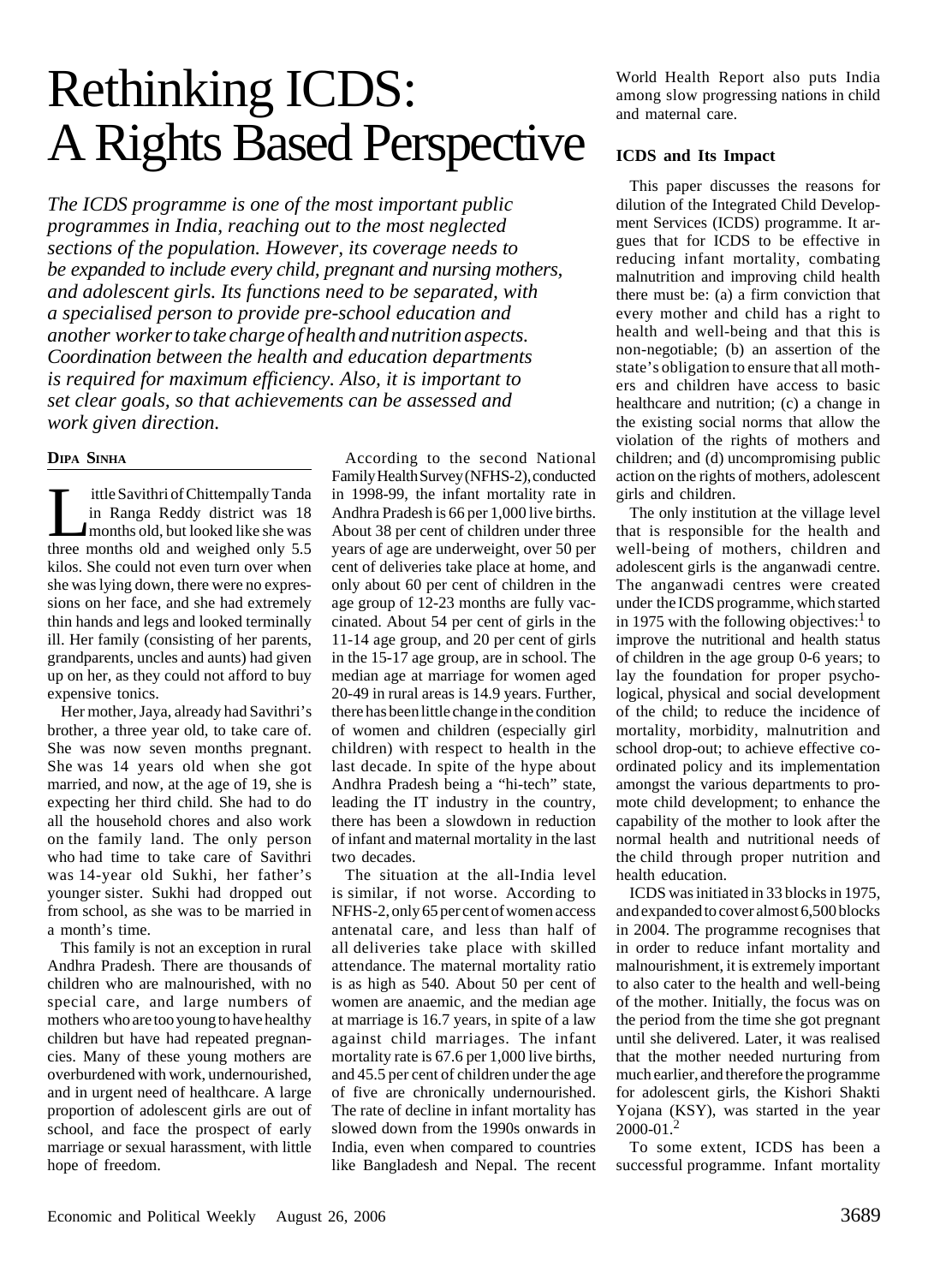declined from 94 per 1,000 live births in 1981 to 73 in 1994. Severe malnourishment has decreased from 15.3 per cent during 1976-78 to 8.7 per cent during 1988-90 [Chandrasekhar and Ghosh 2005]. However, the dismal status of child health in India shows that there is a lot more to be done.

Field surveys such as that recently conducted by the Centre for Equity Studies in association with the commissioners of the Supreme Court (N C Saxena and S R Sankaran) show that the overall conditions of ICDS in the country is far from satisfactory, though there are considerable differences in the performance of the scheme between different states [Drèze and Sen 2004]. The experience of many working in rural India also shows that there is a huge gap between what is planned under ICDS and what is actually happening on the ground.

Further, the reach of the ICDS programme is very limited. There are only six lakh anganwadis in the country, compared with an estimated 17 lakh required for universal coverage based on existing norms. Supplementary nutrition is currently provided to 3.4 crore children, as opposed to 16 crore children (half of whom are undernourished) in the age group of 0-6 years [Drèze and Sen 2004].

## **Beginnings of a Public Debate**

The poor condition of mother and child health in India is not a matter of wide concern and public debate. Governments are seldom pulled up for not succeeding in providing better access to health and nutrition to the most vulnerable. Improving ICDS or primary health services is not on the election agenda of any of the political parties, and receives only cursory mention in the manifestos. The state of child health or the functioning of the ICDS centres rarely make headlines in the newspapers. It is therefore not very surprising that the anganwadi centres or the primary health centres (PHCs) do not function effectively, since for any public institution to function, it is necessary to ensure accountability through public action. "What the government ends up doing can be deeply influenced by pressures that are put on the government by the public. But much depends on what issues are politicised and which deprivations become widely discussed and electorally momentous" [Drèze and Sen 1995:87]. The task of protecting the rights of infants

and young children and their mothers is yet to become a social issue that concerns everybody.

There have been some positive developments in the last few years that are a ray of hope for the women and children of our country, and need to be worked upon. Firstly, in response to the writ petition filed by People's Union for Civil Liberties (PUCL) in April 2001, the Supreme Court issued an order in November 2001 directing the government to ensure that ICDS is immediately expanded to cover every hamlet in the country. This order also states that ICDS should reach every child below six years of age, every pregnant and lactating mother and every adolescent girl. Further, all SC/ST hamlets in the country should be covered as a matter of priority. The impact of a similar order on mid-day meals, issued by the Supreme Court on the same day, provides some important lessons as to what legal action can achieve when it is combined with public action.3

Secondly, the present UPA government in its common minimum programme has committed itself to universalising the ICDS scheme to "provide a functional anganwadi in every settlement and ensure full coverage for all children" (national common minimum programme of the government of India, 2004:6).4 Being a coalition government, its stability depends on its performance with respect to the objectives of the common minimum programme. This can be used by other parties, and by the public, to exert pressure. As the performance of the government will be appraised based on what it has done on each of the pledges made in the common minimum programme, the coverage and quality of ICDS is likely to come under close scrutiny.

Thirdly, the National Advisory Council (NAC) has shown keen interest in ICDS, and made detailed recommendations to improve the coverage and quality of the programme. These include a sixfold increase in financial allocations for ICDS over a period of two to three years. This would provide for the expansion of ICDS to all the habitations in the country, and for doubling per-child expenditure as a first step towards facilitating quality improvements (NAC's recommendations on ICDS, August 2004).5

Although there is now an emphasis on universal coverage of ICDS, the anganwadi centre is still not explicitly acknowledged as an institution created to fulfil the state's obligation towards the protection of the rights of the mothers and children. This issue requires further mobilisation.

### **Absence of Social Norms**

The issues that are to be addressed by ICDS, such as maternal/child health or nutrition or adolescent health, are as much about social norms as they are about poverty, access to resources, etc. For instance, gender discrimination deeply influences the status of women and children in the community. Likewise, attitudes towards women, pregnancy, nutrition, and early childcare have a great impact on the status of maternal and child health.

Especially in rural areas and among the poor, pregnancy and childbirth are extremely private issues, rarely addressed beyond the circle of concerned women. For instance, if a woman goes to the hospital and there is no doctor, and she delivers under a tree, this does not become an issue of protest in the community. Should an infant die as soon as it is born, or a mother die due to excessive bleeding after delivery, there is no expression of shock or outrage. Similarly, if the child is severely undernourished, it is seen as an act of god, resulting from some kind of 'karma'*.* Anxious parents who consult doctors spend lots of money and are seldom given proper advice on feeding the child differently. When girls are married at 13 or 14 years of age, there is no debate; this is seen as an accepted norm.

Women and children, the beneficiaries of the ICDS programme, are not given any importance in the community and therefore the anganwadi centre is also not given any respect. Absence of a social environment conducive to giving support to the most vulnerable sections of society, dilutes the services of the anganwadi worker as well as the healthcare system. For example, the messages that women must eat green leafy vegetables, eggs, milk, fruits and so on when they are pregnant are so unrelated to the predicament of women that they fall on deaf ears. The fact that women are not even eating leafy vegetables (let alone eggs or fruits), despite being advised to do so for 30 years, is seldom examined. It is assumed that it is enough just to tell women that they should take care of themselves and eat a good diet. It does not matter that social norms to encourage such practices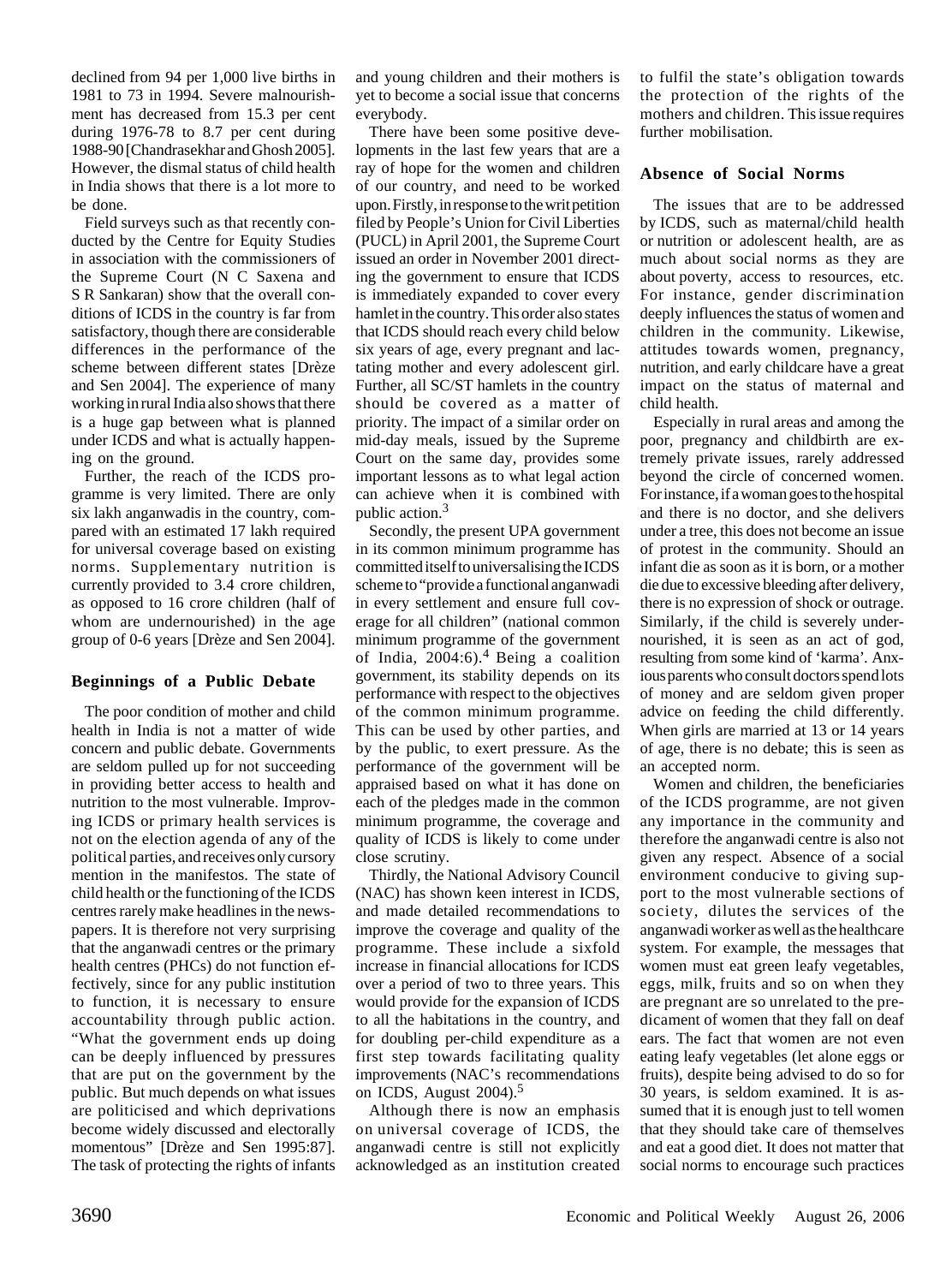and support structures to make them possible, do not exist.

## **Creating a New Social Environment**

Any programme that aims at improving the health of women and children must begin by addressing the lack of norms. In the absence of a supportive environment, even the best of services (such as antenatal care or supplementary nutrition or micronutrient supplementation) do not reach the target group. This acts as a significant barrier against women's access to what is due to them. It is the responsibility of the government, through the anganwadi centres, to work towards creating new norms that support mothers' and childrens' rights. To change norms, the entire community has to be mobilised to protect the rights of women and children. Everyone in the community, men and women, old and young have to be involved in a process of debate and discussion on what is best for the health of the mother and the child. The gram panchayat and local bodies must review the functioning of the anganwadi centres and also the status of mother and child health in the village regularly.

An environment should be created where the village appreciates a man who brings water, fetches firewood or helps his wife with cooking, bathing and feeding the child. Such assistance often invites derision, as the man is seen to be womanly. If a girl is married off very young, then the community must react and get together to stop the marriage. A malnourished child or an infant death must become the concern of the entire village. It is only when this happens that there will be some meaning to the food given in the anganwadi centre and the colourful posters telling the woman what she should eat. If it is accepted that the woman has a right to a safe delivery, and that it is the government's duty to protect her right, then the ICDS programme needs to address the social norms that undermine women's rights.

# **Strengthening ICDS**

Given that women and children have a right to health and nutrition, it becomes the responsibility of the government to create, through ICDS, a norm where these rights are not violated. For ICDS to play such a role, the following are some issues that need to be considered.

*Community involvement in ICDS:* To ensure the involvement of the community, every anganwadi centre should have a mothers' committee that meets regularly to review and monitor the functioning of the centre. In Andhra Pradesh, this committee consists of two pregnant women, two lactating mothers, two mothers of children in the age-group of 0-6 years, and two mothers of adolescent girls. It is usually women who are in the neighbourhood of the anganwadi centre who are chosen to be members of this committee. The meetings are rarely held. These women have not been trained, and do not know what their role is supposed to be as members of the mothers' committee. The anganwadi worker (AWW) too is not clear about the role of such a committee. As there is little respect for this committee in the village, it often remains on paper, and makes little difference on the ground. There are names listed only because the AWW has to report every month to her supervisors. Since there is no public debate and discussion in the community on the anganwadi centre, its function and purpose, mothers' committees become substitutes for a meaningful community involvement.

The ICDS programme reaches out to only a small section of the village population, giving the impression that it is a "project" and not a universal entitlement. The number of beneficiaries gets fixed on an arbitrary basis and there is no flexibility to change it. For instance, supplementary nutrition in Ranga Reddy district is to be provided to six pregnant women, six nursing mothers, 16 children in the age group of 6 months to 35 months, and 30 children in the age group of 3-6 years. As the programme excludes a majority of women and children, the active involvement of the community is difficult to achieve. The ICDS programme is seen not as a rightsbased institution, but a 'podi' (powder) centre where, once in a while, some white powder is distributed on the basis of the AWW's likes and dislikes.

This lack of public ownership of the programme also opens the door to large scale and blatant corruption. It is no secret that in many places the supplementary nutrition powder is sold by the AWW to farmers as feed for buffaloes. In other instances, the powder is strained to extract the sugar. So much so that during 'Ugadi' in Andhra Pradesh, people ask for the anganwadi 'jaggery' to make the festival sweets because it is of good quality! There is more public discussion of how good the jaggery is, and how one should try and get it for the Ugadi celebration, than there is

on why so many children are malnourished, why there has been an infant death in the village, or why a woman has not been able to go to the hospital for delivery.

Involving the community in ICDS is important so that the village feels a sense of ownership of the centre. It would also render the AWW more accountable and acceptable to the community.

*Responsibilities of AWWs:* The AWW, in many instances, is the only available government servant in the village and is responsible for the most vulnerable groups in the community. Yet she does not get the recognition she deserves. At the village level, the AWW is not involved in any of the village meetings concerning discussions on children, adolescent girls and women, even those where say, the schoolteachers are involved. She is not consulted on any agenda. At the mandal $<sup>6</sup>$  level too,</sup> it is seen that although those in the revenue, social welfare, education and health departments sometimes coordinate with each other, the members of the ICDS project such as the community development programme officers (CDPOs) are not participants. Even at public functions, for instance, the CDPO never gets invited in the way that a mandal revenue officer (MRO) or a mandal development officer (MDO) are. Right from the beginning, the design of the ICDS programme has been such that it works in isolation from other departments, and is also poorly integrated with the community. This has resulted in the entire programme receiving little importance.

In the village, the AWW is viewed as just a "social worker" paid by the government and not as a functionary of the government. She gets paid only Rs 1,000 a month (less than the minimum wage), and even this amount is not paid regularly. On the other hand, the number of tasks that the AWW is expected to perform is impossible for most workers to complete.

The AWW, as mentioned earlier, is supposed to cater to the needs of pregnant and nursing mothers, adolescent girls and children below six years of age. She also has other responsibilities in the context of other programmes such as family planning, DOTs follow-up for tuberculosis, and girl child protection schemes. Each of these is a major task in itself, requiring a lot of effort. Although the needs of the three target groups under ICDS (children under six, adolescent girls, and pregnant and nursing mothers) are linked to each other, each group's well-being raises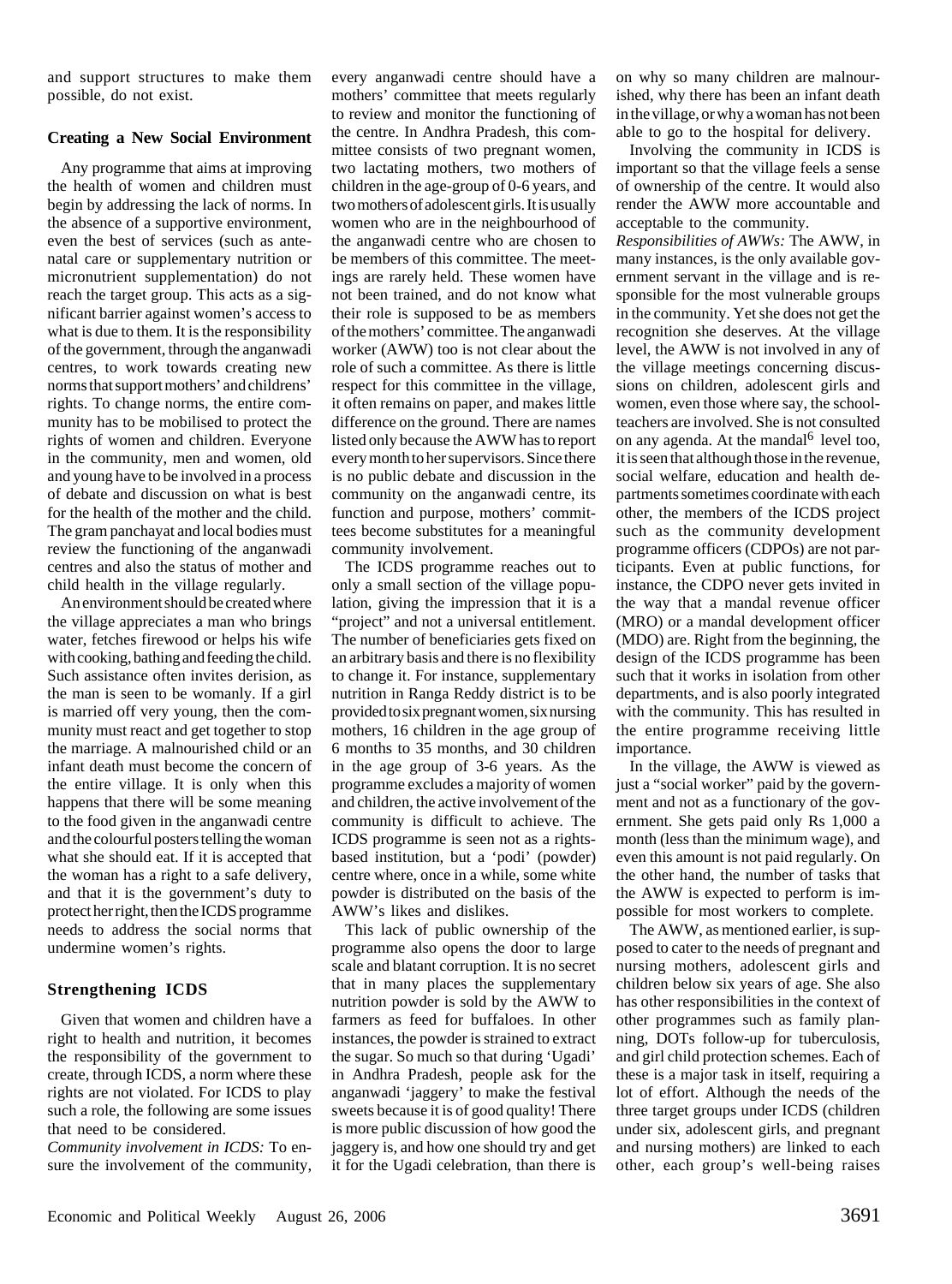independent issues. While it is true that in the long-term today's children are the adolescents of tomorrow and the parents of the day after, right now they are three different groups with specific needs, calling for immediate attention. Each of these is a specialised task requiring professional skills.

To begin with therefore, as many have suggested, there has to be a separation of the 0-3 year old, adolescent girls and women's programme from the pre-school education programme for 3-6 year old children [Ramachandran 2005]. The pre-school education programme for the 3-6 year olds could be linked to the primary school, with the mid-day meal as supplementary nutrition. In some villages of Andhra Pradesh where the centres are linked to the primary school, it is seen that the attendance at the anganwadi centre is greater because the younger children come to the centre along with their siblings who are in school. Further, the AWW feels part of the larger institution and is therefore motivated to work. The children also like having a proper meal along with the older children in the afternoon. A kindergarten section in the school, open to all children in the age-group of 3-6 years, can be visualised, with the number of teachers being decided according to the number of students.

There is a need for a separate full time trained professional worker to carry out the other tasks of providing nutrition for the under-3s, ante- and post-natal care, immunisation and adolescent health. This person could also be responsible for conducting meetings in the village with the different groups such as women, youth, gram panchayat and so on, working towards creating a norm in favour of children and their rights. This person will have to work closely with the auxiliary nurse midwife (ANM) and the health department. *Comprehensive planning and decentralisation:* Many of the functions of the ICDS programme depend on the health department for their success. For instance immunisation, ante-natal care, family planning and referral services are all provided by the health department. The role of the AWW is to act as a motivator and a link person between the community and these services. At present there is no institutionalised mechanism for this coordination beyond the village level. At the village level the ANM liaises with the AWW as a contact person in the village and gets data from her on who is pregnant and whether any deliveries or deaths have taken place. Some times, basic first-aid material is also left with the AWW, e g, oral rehydration solution (ORS) packets and paracetamol tablets.

This kind of coordination is not the result of a careful plan of action worked out by the concerned departments at the higher level. Since all the activities are linked, there is a need to understand the significance of this kind of convergence. Two small examples, drawn from the M V Foundation's experience (see next section), may help to illustrate the point. In the first case, a meeting was held with all the AWWs in one mandal in Ranga Reddy district and their help was sought in motivating women for institutional delivery. The AWWs said that they had given up doing that because when they did take women along to the PHC, there was nobody there to provide the service, and if they dared to ask, they were shouted at by the ANMs. The ANMs, for their part, do not see why the AWWs should have anything to say about the PHC. Coordination at a higher level, along with informing the ANMs that this is part of the role of the AWW, would have been helpful.

Another instance was a meeting in one mandal, held at the PHC, with the ANMs and the medical officer and all the AWWs. The PHC had been given orders that the entire population should be immunised for filaria within two days. The dates had already been fixed for the entire state. The medical officer therefore called the AWWs for a meeting to instruct them to carry out this job under the supervision of the ANMs. It would be impossible for the ANMs to do it alone, as each of them was looking after 5-6 villages. The AWWs however refused to cooperate, saying that it was the last week of the month and that they had to finish all their records in time for their monthly meeting, failing which they would be pulled up by their superiors. There was a long fight between the AWWs and the PHC staff. Ultimately, some of the AWWs agreed to cooperate, while others said they would have nothing to do with the programme. In this case too it was felt that it would have been better for the medical officer to have a meeting with the CDPO and for the two of them, to plan the entire programme together. Smooth coordination between different departments is extremely important for effective implementation of such programmes.

Closely related to lack of coordination is the problem of haphazard and top-down

planning. Most programmes are ad hoc, suddenly launched without any preparation or follow up, highly centralised and without involvement of the community. There is, out of the blue, a rally with school children on institutional delivery, a meeting with adolescent girls on HIV/AIDS, or a week to celebrate breastfeeding with no information to the community. Usually it happens this way because it is planned at the state or central level and suddenly passed down to the AWWs as a task to be completed. This makes it very difficult for the AWW, who is the frontline worker facing the community, to implement the programme in a meaningful manner.

There is no clarity on the roles of the supervisor and the CDPO. Since all planning, to the last detail, comes from above, at the level of the project office, there is no space for any creative thinking. The supervision is reduced to monitoring the different registers that are to be maintained by the AWW. This top-down approach to planning must be replaced by a more decentralised system where the AWWs are given space to review their experiences and share what they think must be done to achieve the goals of ICDS. There should be clarity on what must be planned at the level of the central and state governments and what must be left for the anganwadi centres, the local community and the local bodies to decide for themselves.

## **MV Foundation Experience**<sup>7</sup>

The above recommendations on ICDS are based on the experience of the MV Foundation in mobilising the community for protection of child health in eight mandals of Ranga Reddy district, Andhra Pradesh. The MV Foundation, drawing on its experience with children's right to education, recently began working on the issue of children's health. Initially, data were collected on every birth that took place in the village each month and the prevalent practices of delivery and child care. It was found that almost 50 per cent of the women delivered at home, and that infant mortality was very high. When these figures were compared with PHC statistics, it emerged that the government did not report most deaths.

More disturbing was the fact that even when eight to nine children died in a month in a mandal, there was total indifference. It did not become a matter of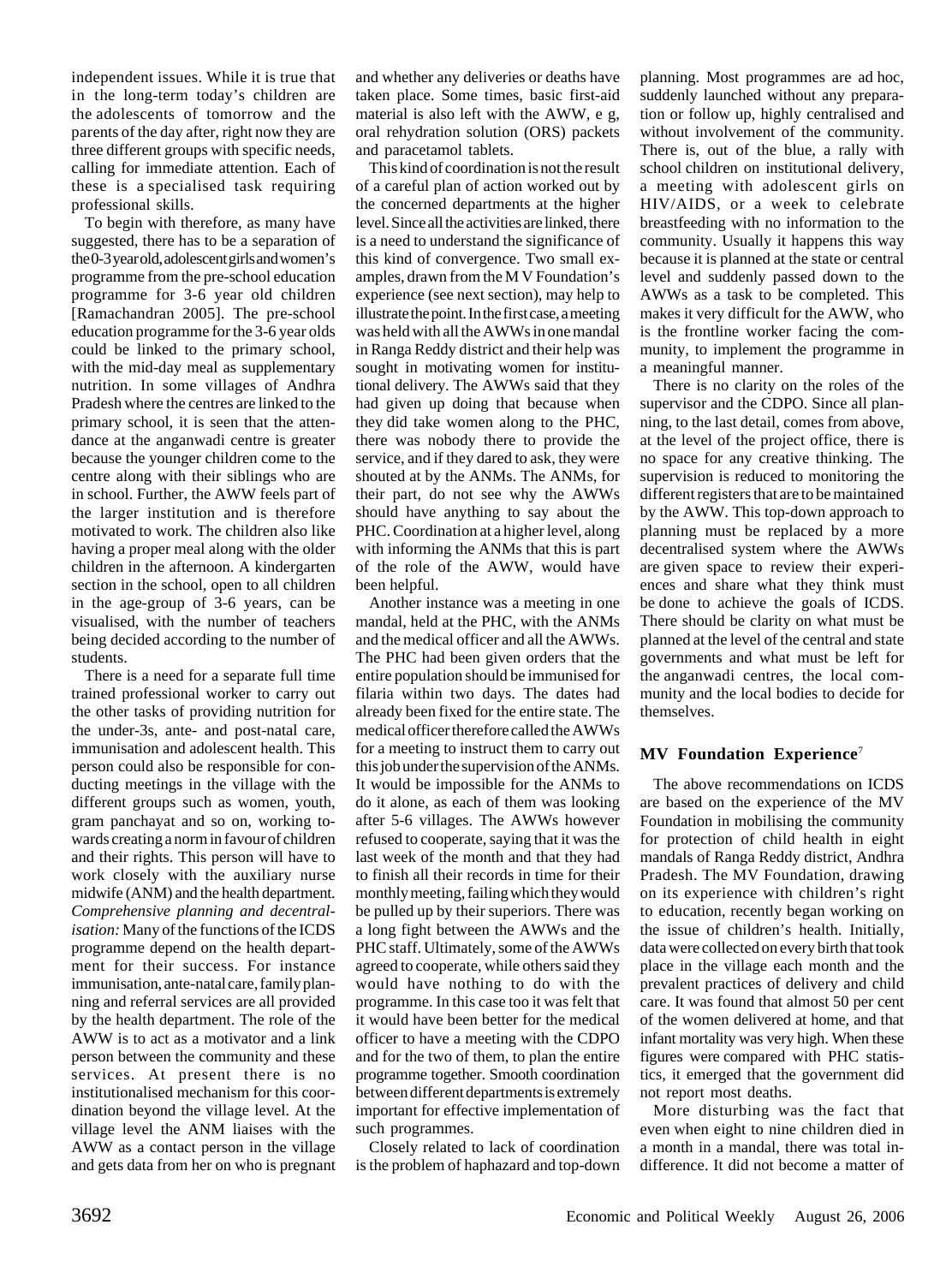concern for anyone in the village – the gram panchayat, the anganwadi centre and the community evaded the issue. At best, people sympathised with the family. Invariably, it was seen as a personal issue, not something that required any social action.

Rallies and marches were organised in the village on the issue of children's right to health. Meetings were held at the village and mandal level, where this information was shared with the entire community to discuss how each of these deaths could have been prevented. This entire exercise was also to help create an environment where the community felt responsible for the well-being of the children born in the village. It was then decided that the gram panchayat should review the condition of all children in the village every month along with all the concerned government functionaries such as the AWW, the ANM and the school headmaster.

Members of youth groups and mothers' committees, among others, also attended these meetings in the village. Consequently, in about 50 villages, each month the ANM and AWW, along with the sarpanch and the ward members, now review the number of children who have been immunised; whether supplementary food was reaching the children; details on whether any children died during the month, and so on. They even discuss cases where families did not cooperate or refused to get children immunised, or were unwilling to take the supplementary nutrition provided at the anganwadi centre. The gram panchayat, along with others, then visits these families and motivates them to access the services.

Some changes have already taken place through this process. The gram panchayat in many villages now feels responsible for the children in the village. The ANM and AWW discuss with the gram panchayat the obstacles in delivering services. For instance, in Sheriguda, the ANM explained that she was not doing ante-natal checkups because there was not enough space with privacy in the village. In response the gram panchayat decided to convert a godown into a centre for the ANM and the material stored in the godown was shifted to the gram panchayat office.

In some villages the AWW was caught red-handed while she was trying to sell the supplementary food, and action was taken against her. At the same time, should the AWW require any support from the village, it is provided. In many villages, there were complaints that the ANM was not available. She, in turn, claimed to be making the requisite number of visits. To resolve this problem, a public announcement (with drum beats – 'dappu') is now made the previous evening, informing everyone about the ANM's visit and asking parents to send their children for immunisation and health check-ups. Such issues are now being tackled at the village level, with government departments and the community coming together.

More importantly, as a result of this process of public mobilisation on child health, what was so far seen as a private issue confined to the family (and even within the family, primarily the mother's concern) has now become an issue for the entire village. In village after village, ceremonies are held where the sarpanch gives out birth certificates to all children below the age of two. Once the backlog is covered in an institutionalised manner, all children in the village are given birth certificates as soon as they are named. For the sake of the certificate, families are naming their children within the first month itself. Through this exercise of giving birth certificates, the panchayat and the community now celebrate the birth of every child – a significant shift from the earlier position where the death of a child was considered as the mother's fate*.*

It is in such an environment that the specific issues of each child are taken up. The families are informed and motivated to avail the services available to them from the ICDS and health departments. At the same time, there is also a discussion on giving children time, and sharing of responsibilities within the family. Through regular review meetings, the community exercises pressure to ensure that the ANM comes regularly and that the anganwadi centre functions.

The community is thus being sensitised to the well-being of pregnant women, mothers and children. With increasing community interest in the anganwadi centre, the AWW is empowered and ICDS is beginning to have a presence in the village. Issues that cannot be resolved at the village level are being taken up by the gram panchayat to higher authorities. For instance, a number of petitions have been submitted to the CDPO asking for better buildings for the anganwadi centres, sanction of additional centres, and steps to activate non-functional centres. The rights of mothers and children are becoming a public concern, with the community

demanding from the state what is due to mothers and children.

### **Conclusion**

ICDS is one of the most important public programmes in India, reaching out to the most neglected sections of the population. It can go a long way towards protecting the rights of mothers and children. India cannot dream of progressing with high rates of maternal and child mortality and extremely high levels of malnutrition.

However, a lot needs to be done to enable ICDS to reach its objectives. The coverage of ICDS has to be expanded to reach out to every child, pregnant or nursing mother, and adolescent girl. It is important to demand universal coverage of mothers, children and adolescent girls, dealing with the issue from a rights-based perspective. This involves a clear commitment to the protection of children's rights on the part of the state, and public mobilisation to ensure that rhetoric translates into action.

Secondly, the functions of ICDS have to be separated, with a specialised person to provide pre-school education and another trained worker to take charge of the health and nutrition aspects of the programme. Active steps should be taken to implement widely-supported recommendations such as keeping anganwadi centres open for the whole day, setting up crèches for younger children, providing take-home rations for those under three years of age, etc. Further, there must be coordination between the health and education departments to provide these services efficiently. Also, the National Rural Health Mission's plan to post community health workers in each village should be integrated with the ICDS programme, to avoid creating a parallel system and to ensure better coordination between ICDS and the health system.

Thirdly, it must be recognised that the anganwadi centre is expected to perform multiple functions, each of which is equally important and needs to be carefully thought out. There is a need to first have a vision of what is best for the protection of the rights of mothers, children and adolescents, and of the state's responsibilities in this regard. Based on such a vision one could then estimate the required resources, how these resources can be mobilised and how they should be spent. It is important to set clear goals, so that achievements can be assessed and work given direction. As things stand, the process works the other way round. There is first an